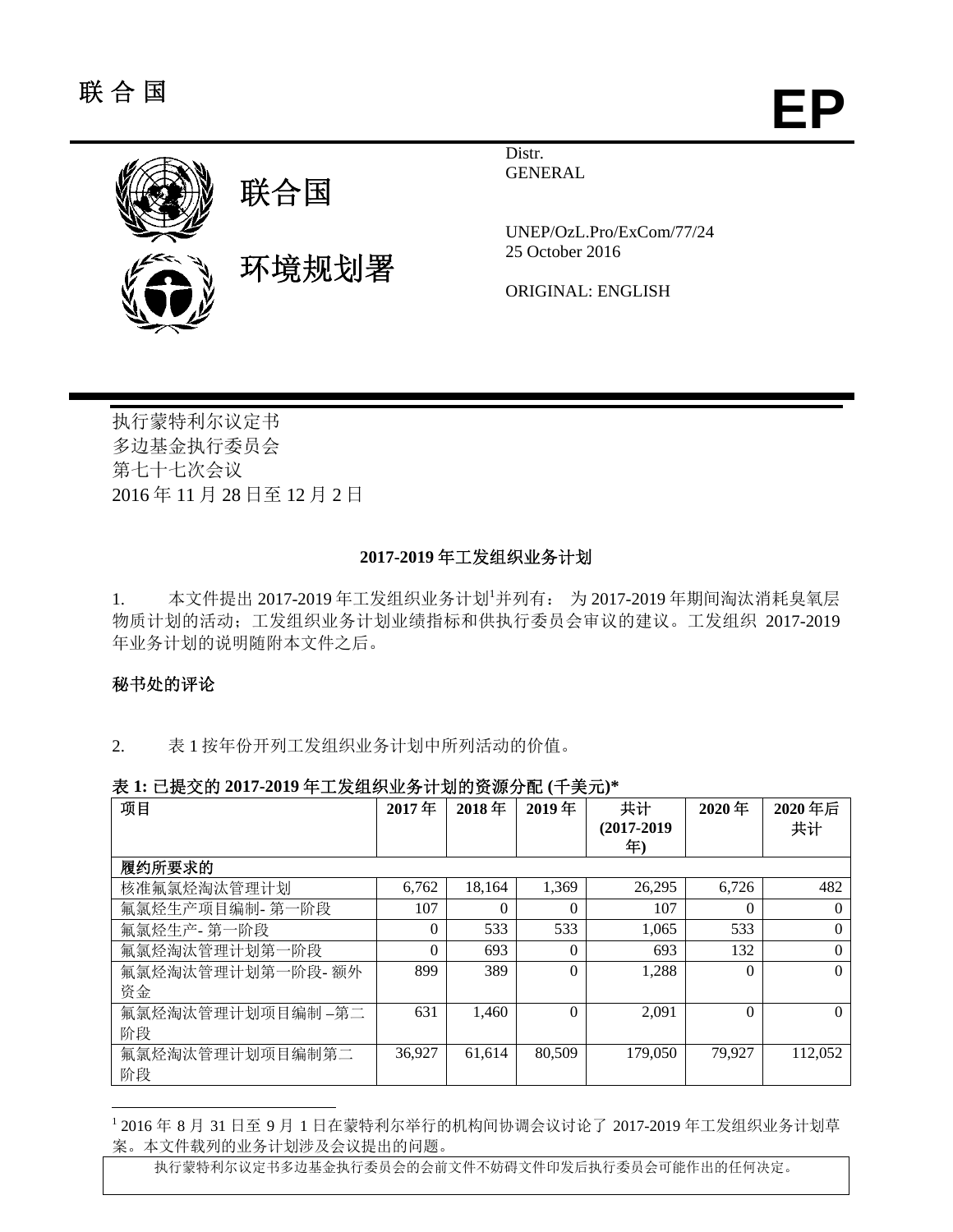| 项目            | 2017年  | 2018年    | 2019年  | 共计         | 2020年   | 2020年后  |
|---------------|--------|----------|--------|------------|---------|---------|
|               |        |          |        | (2017-2019 |         | 共计      |
|               |        |          |        | 年          |         |         |
| 氟氯烃淘汰管理计划第三阶段 |        | $\theta$ |        |            | 39.226  | 156,904 |
| 标准活动          |        |          |        |            |         |         |
| 体制建设          | 1.378  | 1.303    | 1,198  | 3,880      | 1,303   |         |
| 核心单位          | 2.069  | 2.084    | 2.098  | 6.252      | 2,113   |         |
| 总计            | 48,773 | 86,239   | 85,708 | 220,720    | 129,960 | 269,438 |

\* 酌情包括机构支助费用。

### 秘书处对履约所要求的活动的意见

#### 氟氯烃生产行业第一阶段

3. 朝鲜民主主义人民共和国氟氯烃生产淘汰管理计划第一阶段共列入 170 万美元(包括 2017 年项目编制活动的 107000 美元)。

#### 氟氯烃淘汰管理计划第一阶段

l

4. 在工发组织业务计划中, 有一个国家(阿拉伯叙利亚共和国<sup>2</sup>) 的氟氯烃淘汰管理计划第一 阶段尚未核准。为该国列报的价值为 824,997 美元,其中 692,600 美元用于 2017 至 2019 年。

5. 工发组织业务计划中包括了两个国家(巴林和厄瓜多尔)淘汰管理计划第一阶段之外的额外 项目,2017-2019 年数额为 129 万美元。所提额外项目请求属于执行委员会不同决定的范围,其中 容许这些国家在第一阶段执行期间提交额外项目。

### 低消费量国家氟氯烃淘汰管理计划第二阶段

6. 2017-2019 年低消费量国家实现氟氯烃基准消费量削减 35%的淘汰管理第二阶段的供资总 额为 15260 美元,实现 67.5%削减的供资总额为 637 万美元(2017-2019 年期间没有提出请求)。

### 非低消费量国家氟氯烃淘汰管理计划第二阶段

7. 非低消费量国家氟氯烃淘汰管理计划第二阶段供资总额为 3.6464 亿美元 (包括 2017-2019 年期间的 1.7904 亿美元)。各行业细目见表 2。

|  | 表 2: 按行业分列的非低消费量国家氟氯烃淘汰管理计划第二阶段的资金分配 (千美元) |  |  |
|--|--------------------------------------------|--|--|
|  |                                            |  |  |

| 行业         | 2017-2019<br>年 | 2020年  | 2020年后  | 共计      | 占总数的百分比 |
|------------|----------------|--------|---------|---------|---------|
| 硬质泡沫塑料     | 4,000          | 114    | 240     | 4,354   | 1.2     |
| 挤塑聚苯乙烯泡沫塑料 | 64,200         | 23,540 | 74.916  | 162,656 | 44.6    |
| 制冷组件       | 1,221          | 467    | 0       | 1,688   | 0.5     |
| 制冷空调       | 81,685         | 27,262 | 0       | 108,947 | 29.9    |
| 制冷制造       | 15,322         | 15,247 | 20,909  | 51,478  | 14.1    |
| 制冷维修       | 12,607         | 10,767 | 12.145  | 35,518  | 9.7     |
| 总计         | 179,035        | 77,397 | 108,211 | 364,642 | 100.0   |

<sup>2</sup> 已核准为该国作为氟氯烃淘汰管理计划之外独立项目的制冷和空调行业淘汰 12.9ODP 吨氟氯烃提供资金, 占基准的 9.6%。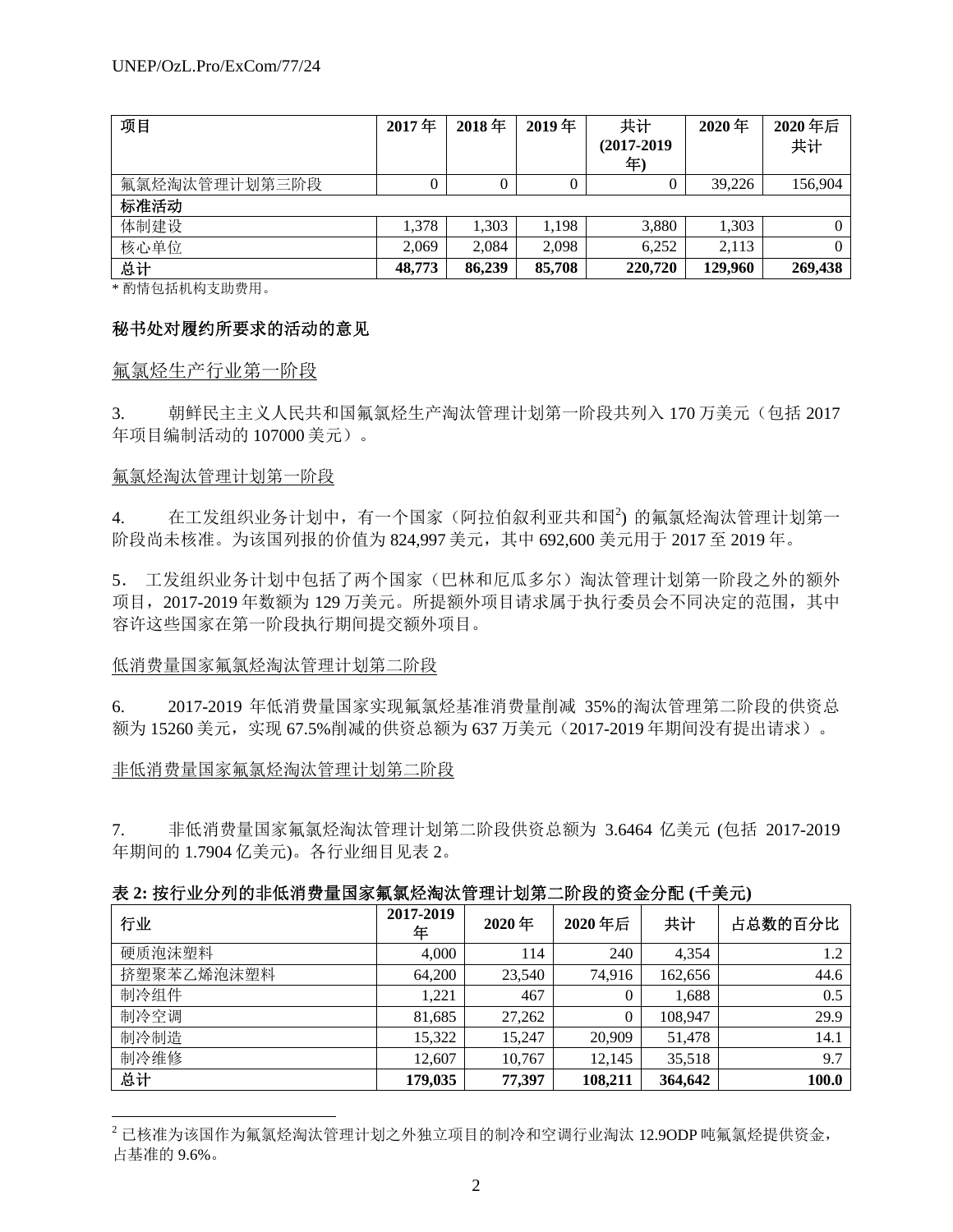#### 非低消费量国家氟氯烃淘汰管理计划第三阶段

8. 一个非低消费量国家(中国)2019 年后制冷空调行业氟氯烃淘汰管理计划第三阶段的供资 总额为 1.9613 亿美元。

#### 秘书处对标准活动的意见

体制建设

9. 业务计划中列有用于体制建设活动的 518 万美元,其中 2017 年至 2019 年期间为 388 万美 元, <sup>3</sup> 2020年为 130 万美元。

#### 核心单位费用

10. 核心单位费用<sup>4</sup> 预计将以目前商定的 0.7%的年费率增加。

#### 对 **2017-2019** 年工发组织业务计划的调整

11. 在机构间协调会议期间,同意根据执行委员会的相关决定,对双边和执行机构的业务计划 进行调整。 在审查经修订的 2017 - 2019 年工发组织业务计划时,秘书处注意到未将下列调整列入 其中:

| 调整                                      | 2017-2019 | 2020年和           |
|-----------------------------------------|-----------|------------------|
|                                         | 年(千美元)    | 2020年后(          |
|                                         |           |                  |
|                                         |           | 千美元)             |
| 反映已到期但未提交第七十七次会议的氟氯烃淘汰管理计划付款            | 3,780     | $\theta$         |
| 价值(阿尔及利亚、巴哈马、布隆迪、科特迪瓦、赤道几内亚、加           |           |                  |
| 蓬、几内亚、莫桑比克、缅甸、卡塔尔、苏里南、多哥和土耳其)           |           |                  |
| 已提交第七十七次会议以符合最初提交的拟议供资数额的新氟氯烃淘          | $-312$    | $-290$           |
| 汰管理计划活动 (第二阶段)                          |           |                  |
| 根据第71/42号决定进行的氟氯烃淘汰管理计划第二阶段项目编制         | $-0.134$  | $\boldsymbol{0}$ |
| 按第 74/50 (c) (xii) 号决定规定低消费量国家达到实现氟氯烃基准 | $\Omega$  | $-5$             |
| 消费量减少35%或67.5%最大允许值的氟氯烃淘汰管理计划第二阶段       |           |                  |
| 按最高成本效益为 4.80 美元/公斤计算的非低消费量国家制冷维修行业     | $-0.5$    | $-0.68$          |
| 氟氯烃淘汰管理计划第二阶段                           |           |                  |
| 按最大成本效益为 7.00 美元/公斤计算的非低消费量国家泡沫塑料行业     | $\Omega$  | -11              |
| 氟氯烃淘汰管理计划第二阶段 <sup>5</sup>              |           |                  |

表 **3:** 对 2017 - 2019 年工发组织业务计划的调整

12. 表 4 列有秘书处对 2017 - 2019 年工发组织业务计划拟做调整的结果,在 2017 - 2019 年多 边基金综合业务计划中也对此作了处理。<sup>6</sup>

1

 $^3$ 根据第 74/51(c)号决定,按比历史商定水平高 28% 的数额核准所有体制建设项目和展期,其中每年体制建 设供资的最低数额为 42500 美元。

<sup>4</sup> 工发组织 2017 年核心单位费用申请已提交第七十七次会议(UNEP / OzL.Pro / ExCom / 77/33)。

<sup>5</sup> 如机构间协商会议所商定的。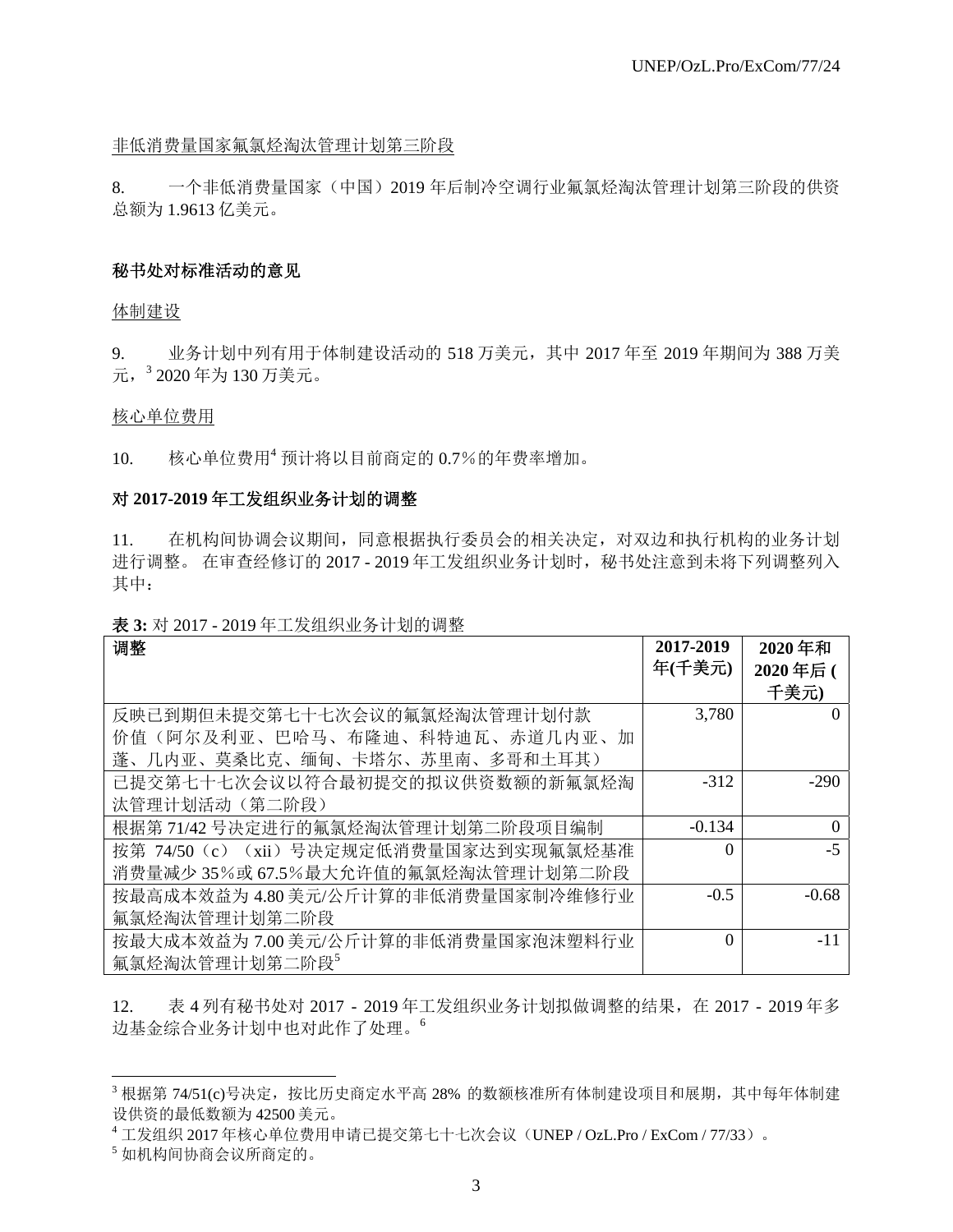| 项目                | 2017年          | 2018年  | 2019年          | 共计         | 2020年    | 2020年后       |
|-------------------|----------------|--------|----------------|------------|----------|--------------|
|                   |                |        |                | (2017-2019 |          | 共计           |
|                   |                |        |                | 年)         |          |              |
| 履约所要求的            |                |        |                |            |          |              |
| 核准的氟氯烃淘汰管理计划      | 10,542         | 18,164 | 1,369          | 30,075     | 6,726    | 482          |
| 氟氯烃生产项目编制-第一阶段    | 107            | 0      | $\Omega$       | 107        | $\Omega$ | $\Omega$     |
| 氟氯烃生产-第一阶段        | $\theta$       | 533    | 533            | 1,065      | 533      | $\Omega$     |
| 氟氯烃淘汰管理计划第一阶段     | $\overline{0}$ | 693    | $\theta$       | 693        | 132      | $\mathbf{0}$ |
| 氟氯烃淘汰管理计划第一阶段 - 额 | 899            | 389    | $\theta$       | 1,288      | $\theta$ | $\Omega$     |
| 外资金               |                |        |                |            |          |              |
| 氟氯烃淘汰管理计划项目编制-第二  | 631            | 1,460  | $\overline{0}$ | 2,091      | $\theta$ | $\Omega$     |
| 阶段                |                |        |                |            |          |              |
| 氟氯烃淘汰管理计划第二阶段     | 36,645         | 61,959 | 80,133         | 178,738    | 80,888   | 110,785      |
| 氟氯烃淘汰管理计划第三阶段     | $\theta$       | 0      | $\overline{0}$ | $\Omega$   | 39,226   | 156,904      |
| 标准活动              |                |        |                |            |          |              |
| 体制建设              | 1,378          | 1,303  | 1,198          | 3,880      | 1,303    | $\Omega$     |
| 核心单位              | 2,069          | 2,084  | 2,098          | 6,252      | 2,113    | $\Omega$     |
| 总计                | 52,272         | 86,584 | 85,332         | 224,188    | 130,921  | 268,171      |

表 **4:** 工发组织经调整的 **2017 - 2019** 年业务计划的资源分配(千美元)**\*** 

\* 酌情包括机构支助费用。

### 业绩指标

13. 工发组织根据第 71/28 号决定在其业务计划说明中提出了业绩指标。 几经讨论后,工发组 织和秘书处商定了表 5 所列的目标。

表 **5:** 工发组织业绩指标

| 指标类型  | 简称        | 计算                     | 2017年目  |
|-------|-----------|------------------------|---------|
|       |           |                        | 标       |
| 规划—核准 | 已核准各期付款   | 已核准的付款次数与计划的付款次数*      | 36      |
| 规划—核准 | 已核准项目/活动  | 已核准的项目/活动数量与计划的项目/活动数量 | 13      |
|       |           | (包括项目编制活动) **          |         |
| 执行    | 已分配资金     | 基于进度报告中提出的估计分配数        | 2235 万美 |
|       |           |                        | 兀       |
| 执行    | 淘汰消耗臭氧层物质 | 核准下一期付款时本期付款所淘汰的消耗臭氧   | 436.08  |
|       |           | 层物质与业务计划所规划的消耗臭氧层物质淘   | ODP 吨   |
|       |           | 汰量                     |         |
| 执行    | 各项活动的项目完成 | 进度报告中所有活动的项目完成情况与规划情   | 60      |
|       | 情况        | 况(不包括项目编制)             |         |
| 管理    | 财务完成速度    | 各项目完成12个月后的财务完成程度      | 项目完成    |
|       |           |                        | 12 个月后  |
| 管理    | 及时提交项目完成报 | 及时提交项目完成报告与商定提交的报告     | 按时      |
|       | 告         |                        |         |
| 管理    | 及时提交进度报告  | 及时提交进度报告和业务计划并及时作出回    | 按时      |
|       |           | 除非另有商定<br>应,           |         |

\* 如某机构因另一合作机构或牵头机构之故导致不能提交付款,在取得该机构同意后,可削减该机构的目标。 \*\* 如执行委员会尚未就其供资问题作出决定,不应对项目编制进行评估。

 <sup>6</sup>  $6$  UNEP/OzL.Pro/ExCom/77/20.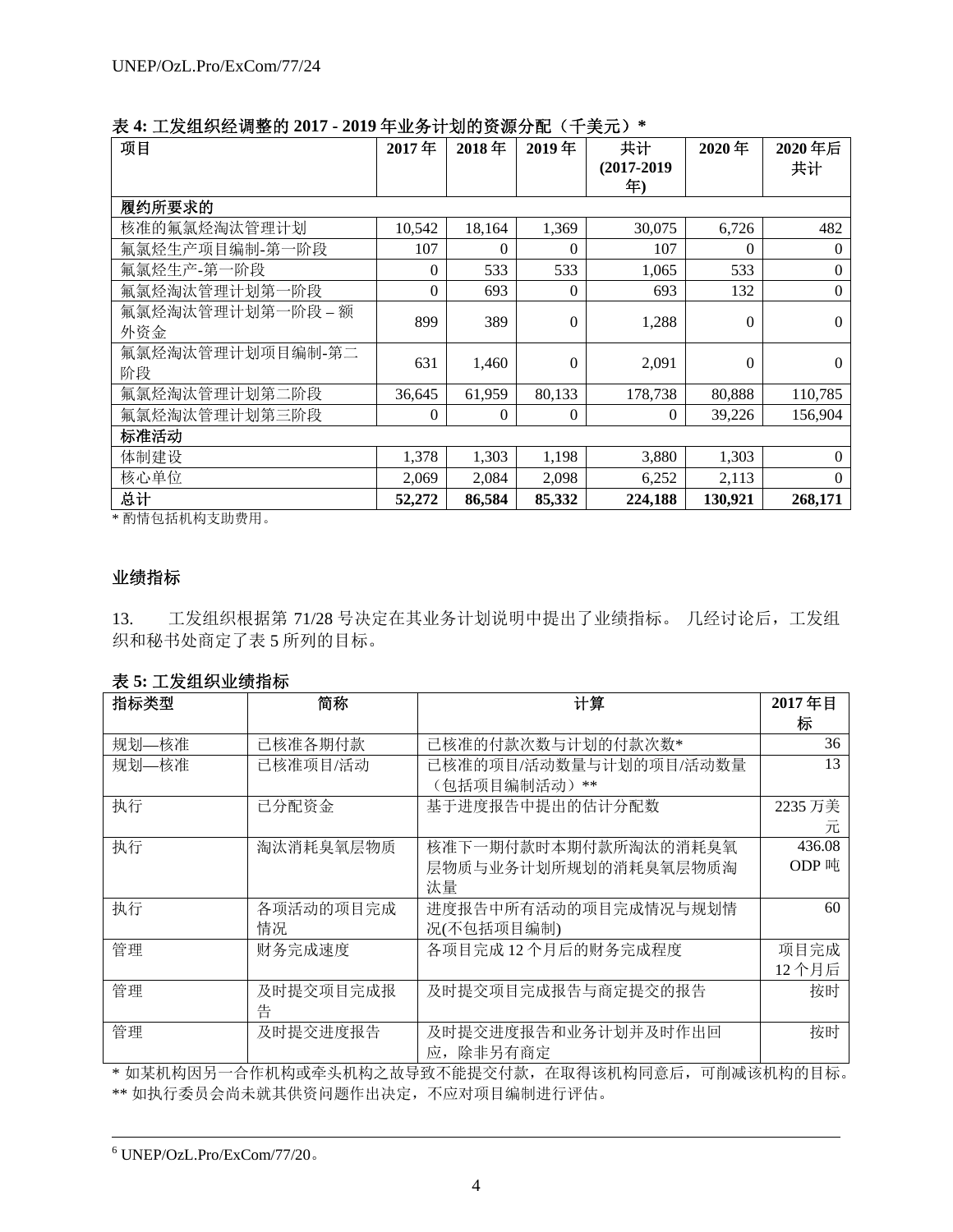# 建议

- 14. 执行委员会不妨考虑:
	- (a) 注意到 UNEP/OzL.Pro/ExCom/77/24 号文件所载工发组织 2017-2019 年业务计划;
	- (b) 核准 UNEP/OzL.Pro/ExCom/77/24 号文件表 5 所载工发组织的业绩指标。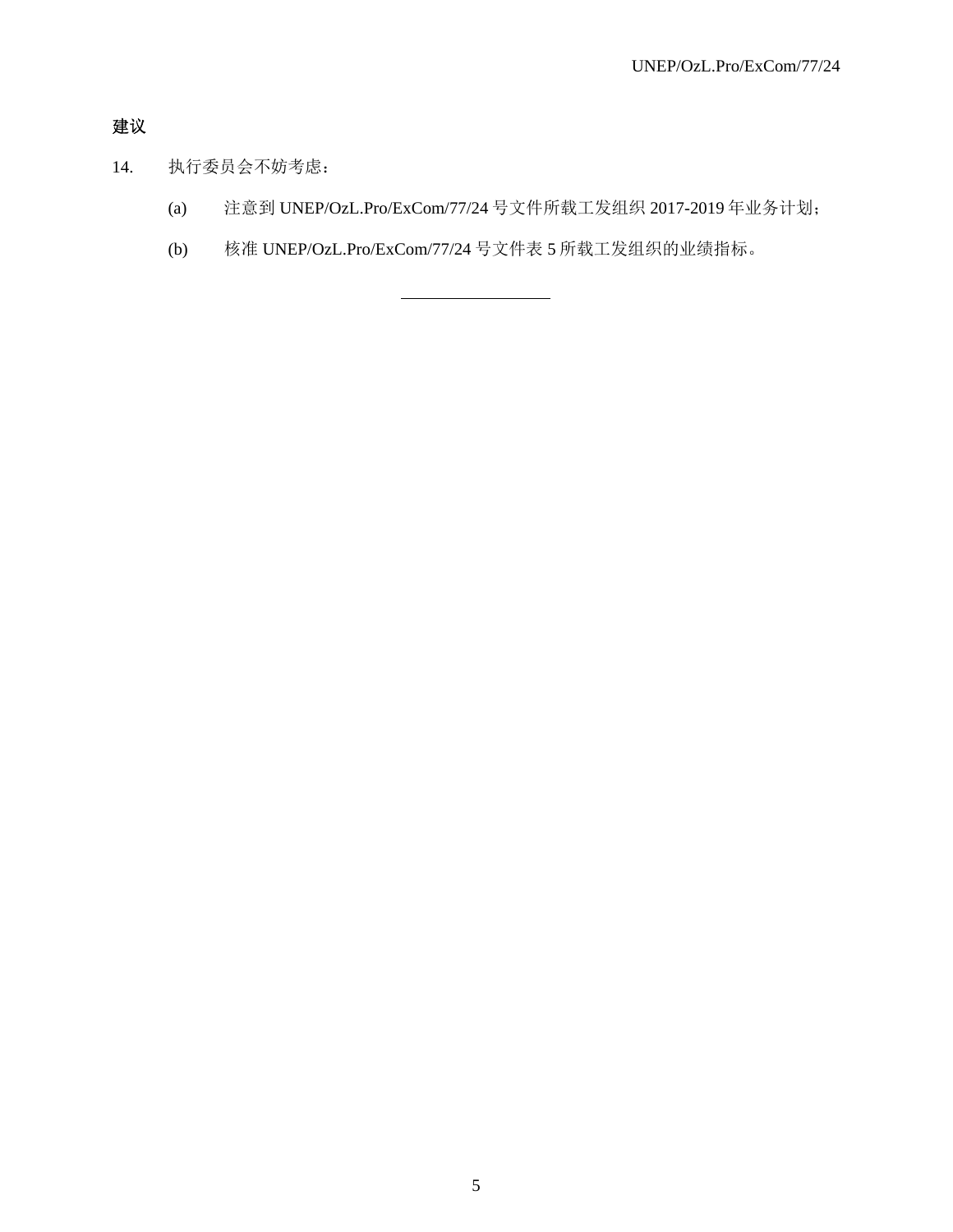

UNITED NATIONS INDUSTRIAL DEVELOPMENT ORGANIZATION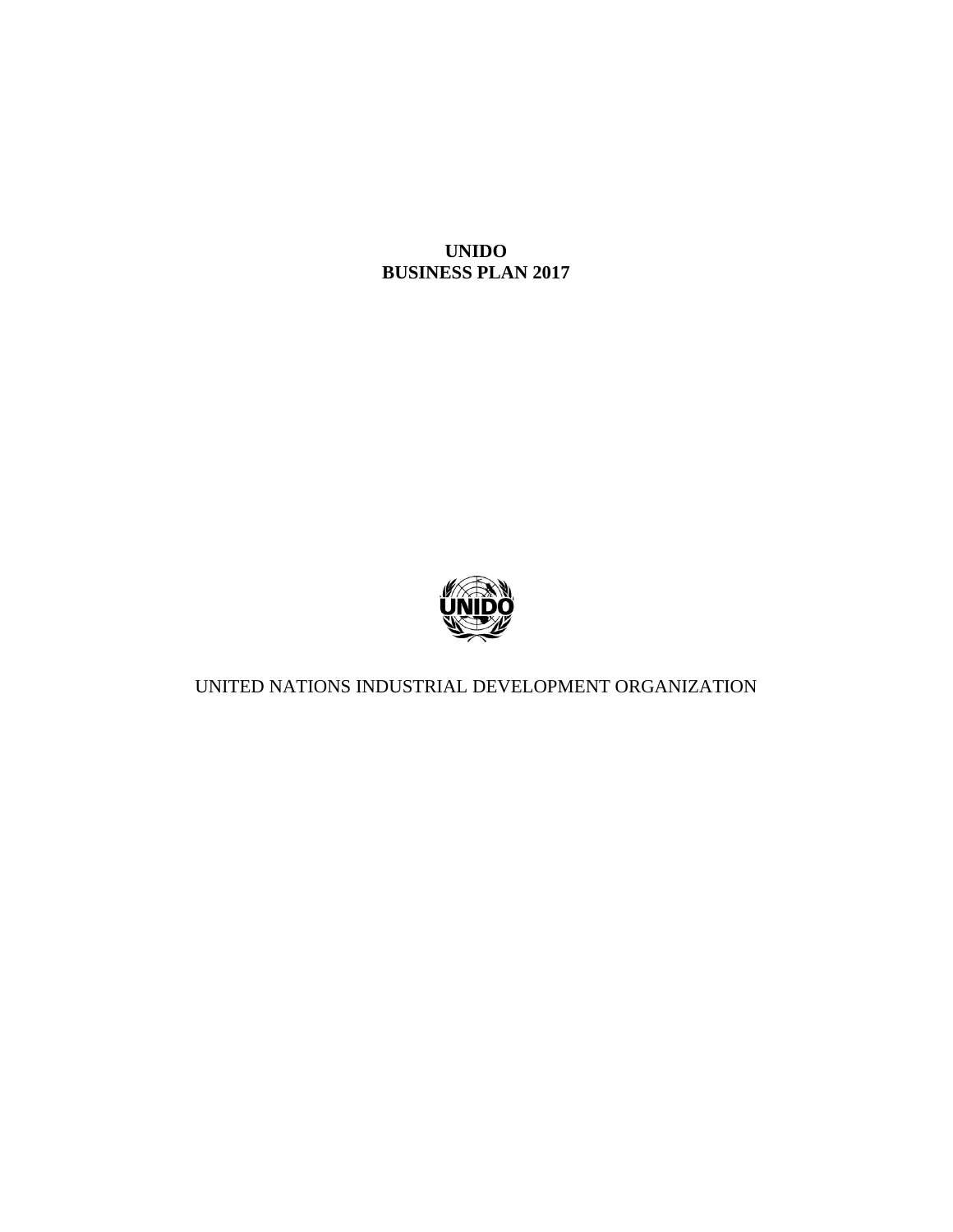## **EXECUTIVE SUMMARY**

The 2017 Business Plan of UNIDO together with the forecast for 2018 and 2019 represents the Rolling Business Plan of Montreal Protocol activities of the Organization. Funding estimates up to 2020 and beyond have also been provided. This provides useful information for Executive Committee members on the funding needed to reach the 2020 control measures for HCFCs.

UNIDO's Business Plan was prepared based on the previous rolling business plan, taking into consideration the approvals and experience of previous years, the requests received from Article 5 countries, priorities established and the decisions taken by the Executive Committee, in particular Decision 74/50, 74/18(b), 72/40, 74/21, 74/50 and 71/42. It also reflects the discussions held in Montreal during the Inter-Agency Coordination Meeting between 31 August and 1 September 2016. It is also largely inspired from the historical decision of the 19<sup>th</sup> Meeting of the Parties agreeing on the acceleration of the phase-out of HCFCs, and the relevant ExCom decisions on HPMPs and HCFC investment and demonstration projects. The countries' needs have been calculated based on approved HPMPs and based on reported HCFC Baseline consumption.

In 2017, UNIDO will submit for approval by the Executive Committee forward commitments amounting to USD 6.76 million. New activities are focusing mainly on HCFC phase-out and the renewal of institutional strengthening projects with a total value of USD 42 million (including Core Unit Funding). In addition, USD 738,000 is earmarked for the preparation of Stage II HPMPs in 2017. As listed in the business plan, about 89.8 % (USD 43.8million) of UNIDO's 2017 Business Plan is focusing on the phase out of HCFCs.

Decision 67/15 has maintained the administrative cost regime with the following modifications: For new projects with a value over USD 250,000 as well as for institutional strengthening and project preparation activities approved at the  $67<sup>th</sup>$  Meeting of the Executive Committee and after are subject to 7% agency fee. Support cost for Agreements made before the  $67<sup>th</sup>$  Meeting of the Executive Committee remained valid, except for the second and subsequent tranches of HPMPs approved at the  $66<sup>th</sup>$  Meeting of the Executive Committee, where the 7.5% agency fee has been reduced to 7 % in line with Decision 72/20. For new projects with a value at or below USD 250,000, an agency fee of 9 % is provided. Furthermore, for Core Unit Funding an annual increase of maximum 0.7% is allowed for the current triennium. For this reason and in line with the Fund Secretariat's recommendation, Core Unit Costs for the years 2017-2020 have been budgeted based on a maximum 0.7 % increase. Thus, USD 2,069,385 has been allocated in the 2017 Business Plan for the Core Unit for the year 2018.

The total amount foreseen in UNIDO's 2017 Business Plan, including forward commitments, new investment, non-investment activities, project preparation and funding of core unit is USD 48,773,352 including support costs and with an impact of 553 ODP tonnes.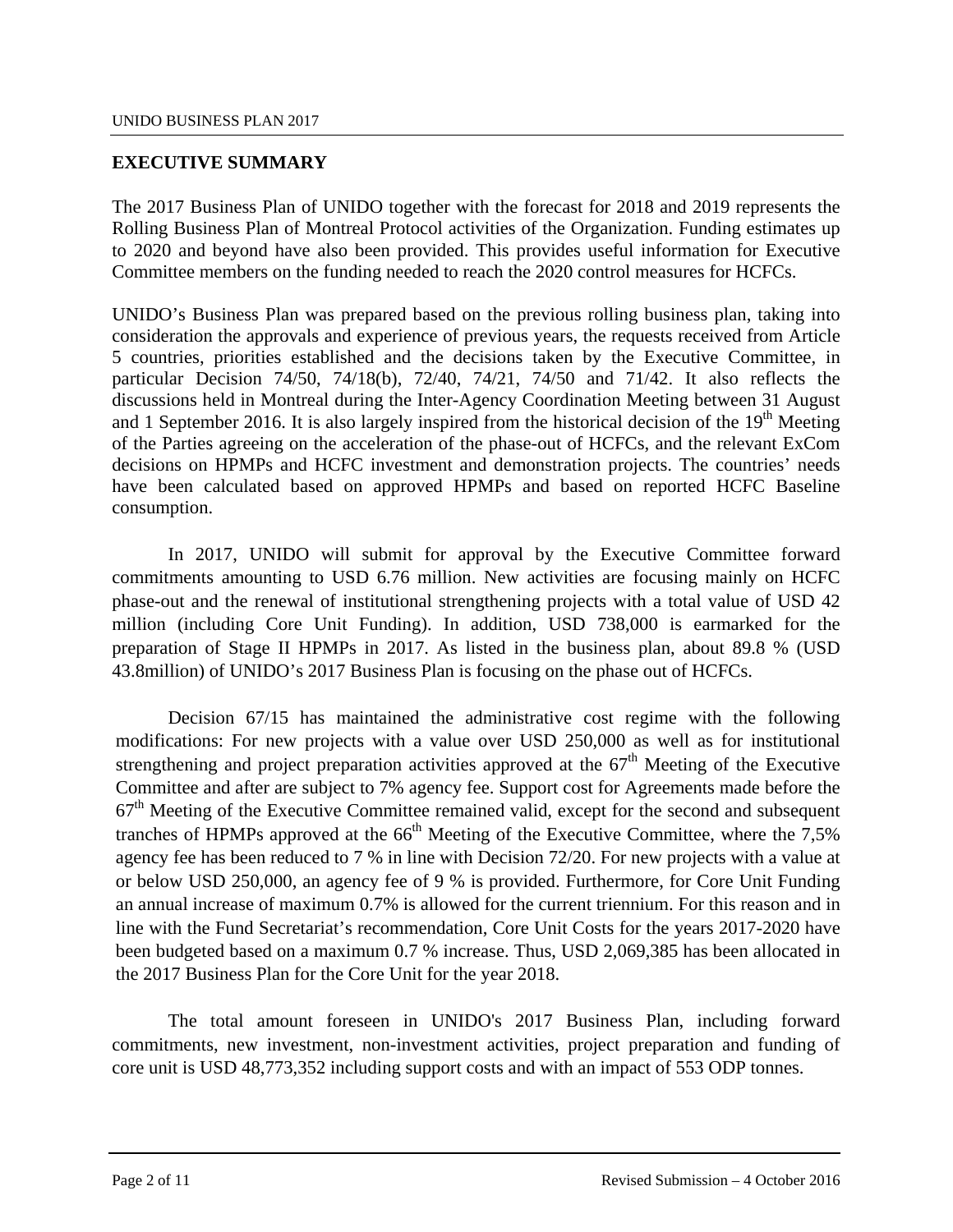USD 86,239,013 worth of projects are earmarked for 2018 with an impact of 1,065 ODP tonnes, while for 2019 USD 85,707,555 with an impact of 784 tonnes of ODP tonnes are forecasted.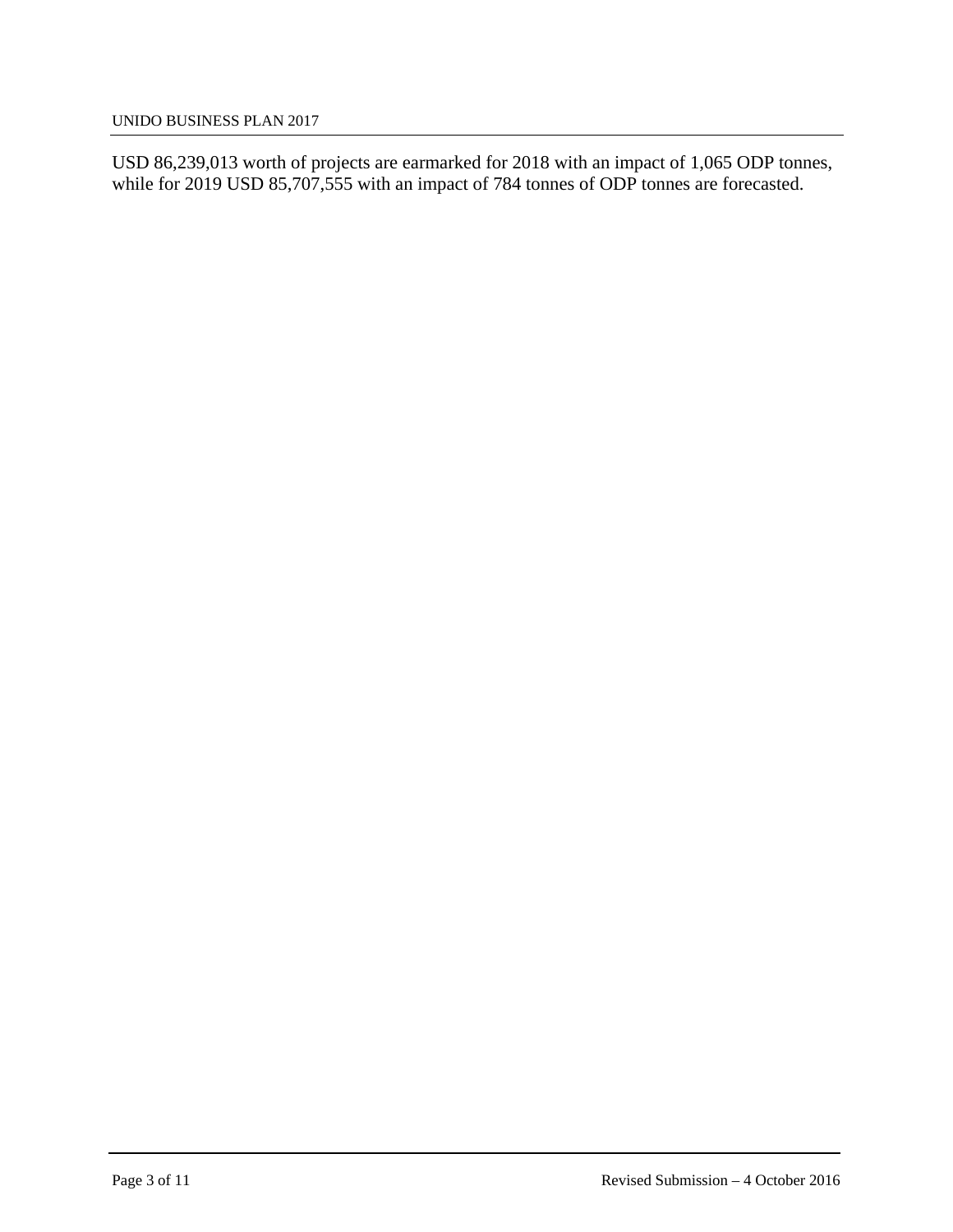## **A. MULTILATERAL FUND TARGETS**

## **1. CONTEXT**

UNIDO prepared its business plan for 2016 to 2018 based on ExCom Decisions 74/50, 74/18(b), 72/40, 74/21, 74/50 and 71/42 as well as the Government requests received from Article 5 countries. An inter-agency coordination meeting was held between 31 August and 1 September 2016 in Montreal, Canada. Considering the draft business plans submitted by all implementing and bilateral agencies and the compliance-oriented model, the Secretariat identified the countries that are in need of assistance in order to comply with the various phaseout schedules, for which no activities were included in the business plans of implementing agencies and pointed out cases where a duplication of activities occurred among the various implementing agencies. The countries' needs have been calculated for most countries based on the actual HCFC baseline data as well as based on approved HPMP Agreements.

The Business Plan is also largely inspired from the historical decision of the 19<sup>th</sup> Meeting of the Parties agreeing on the acceleration of the phase-out of HCFCs, and the Decision 74/50 on the draft criteria for funding HCFC phase-out in the consumption sector for Stage II of HCFC Phase-Out Management Plans and other relevant ExCom decisions on HPMPs and HCFC investment and demonstration projects.

As agreed with the Secretariat, activities which were part of UNIDO's 2016 business plan, but could not be submitted either to the  $76<sup>th</sup>$  or to the  $77<sup>th</sup>$  Meeting of the Executive Committee, are reflected in the present business plan. Furthermore, any projects submitted to, but not approved at the  $77<sup>th</sup>$  Meeting should be added afterwards to the 2017 Business Plan.

During the 2017-2019 business cycle, UNIDO also foresees the implementation of trust fund projects (e.g. Iran, Mexico, Morocco, South Africa and Tunisia) and continued strong cooperation with donor countries, particularly with Italy and Spain.

## **2. RESOURCE ALLOCATION**

In 2017, UNIDO is planning to submit USD 46.7 million worth of projects, the majority of which is focused on phase-out of HCFCs, plus core unit funding in the value of about USD 2 million.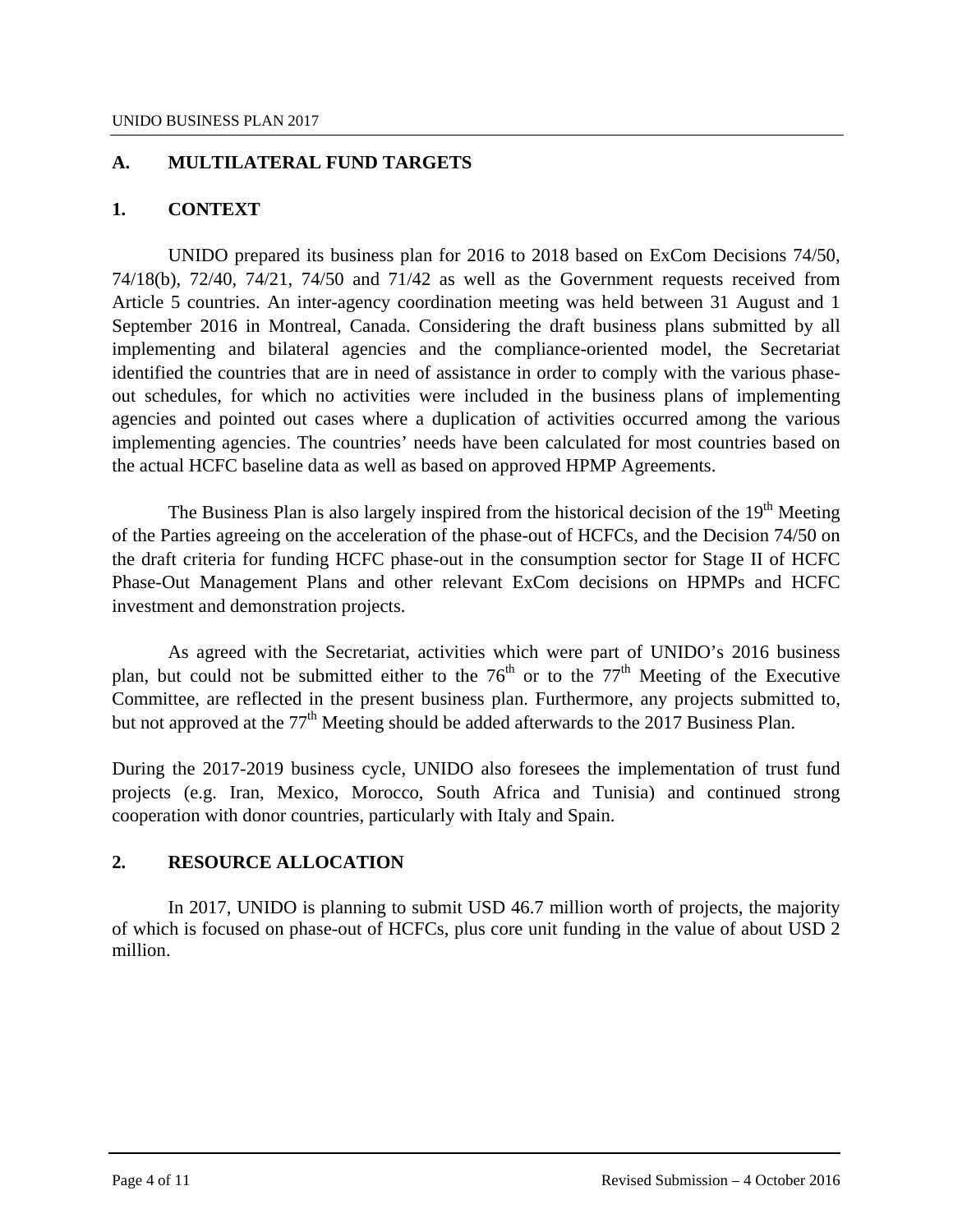HCFC phase-out activities form large part of UNIDO's 2017 Business Plan. Most HPMPs for non-LVCs include investment projects for the conversion of manufacturing enterprises to HCFC-free alternatives taking into consideration new technological developments to ensure sustainable conversion of HCFC-based manufacturing enterprises.

 In line with earlier discussions, funding requests for the preparation of Stage II HPMPs should be submitted 2 years before the last tranche of Stage I. However, there are exceptions, in particular in non-LVC countries with extended commitments, whereby no funding is scheduled between 2015 and 2017 or 2018. In such cases, project preparation is required 1 or 2 years before the penultimate tranche of Stage I. UNIDO made careful consideration of each country to ensure smooth implementation, without interruptions between Stage I and Stage II activities.

Furthermore, renewal of institutional strengthening projects also form part of UNIDO's 2017-2019 Business Plan.

The total budget for 2017 for the above activities is USD 46,703,968 plus USD 2,069,385 core unit funding for UNIDO. Table 1 below summarizes the resource allocation of UNIDO's 2016 Business Plan.

| Pos. | <b>Type/sector</b>                                                                                             | <b>Value (\$ 000)</b><br>(incl. support cost) | <b>Share of</b><br><b>Business Plan</b><br>allocation $(\% )$ |
|------|----------------------------------------------------------------------------------------------------------------|-----------------------------------------------|---------------------------------------------------------------|
| (a)  | Consumption sector (HPMPs and HCFC phase-<br>out projects) including forward commitments and<br>excluding PRPs | 43,074                                        | 88.3                                                          |
| (b)  | Non-investment projects<br>(INS and TAS)                                                                       | 2,892                                         | 5.9                                                           |
| (c)  | Preparation of Stage II HPMP activities                                                                        | 738                                           | 1.5                                                           |
| (d)  | Funding of core unit                                                                                           | 2,069                                         | 4.24                                                          |
|      | <b>Total</b>                                                                                                   | 48,773                                        | 100%                                                          |

### **Table 2: Resource allocation**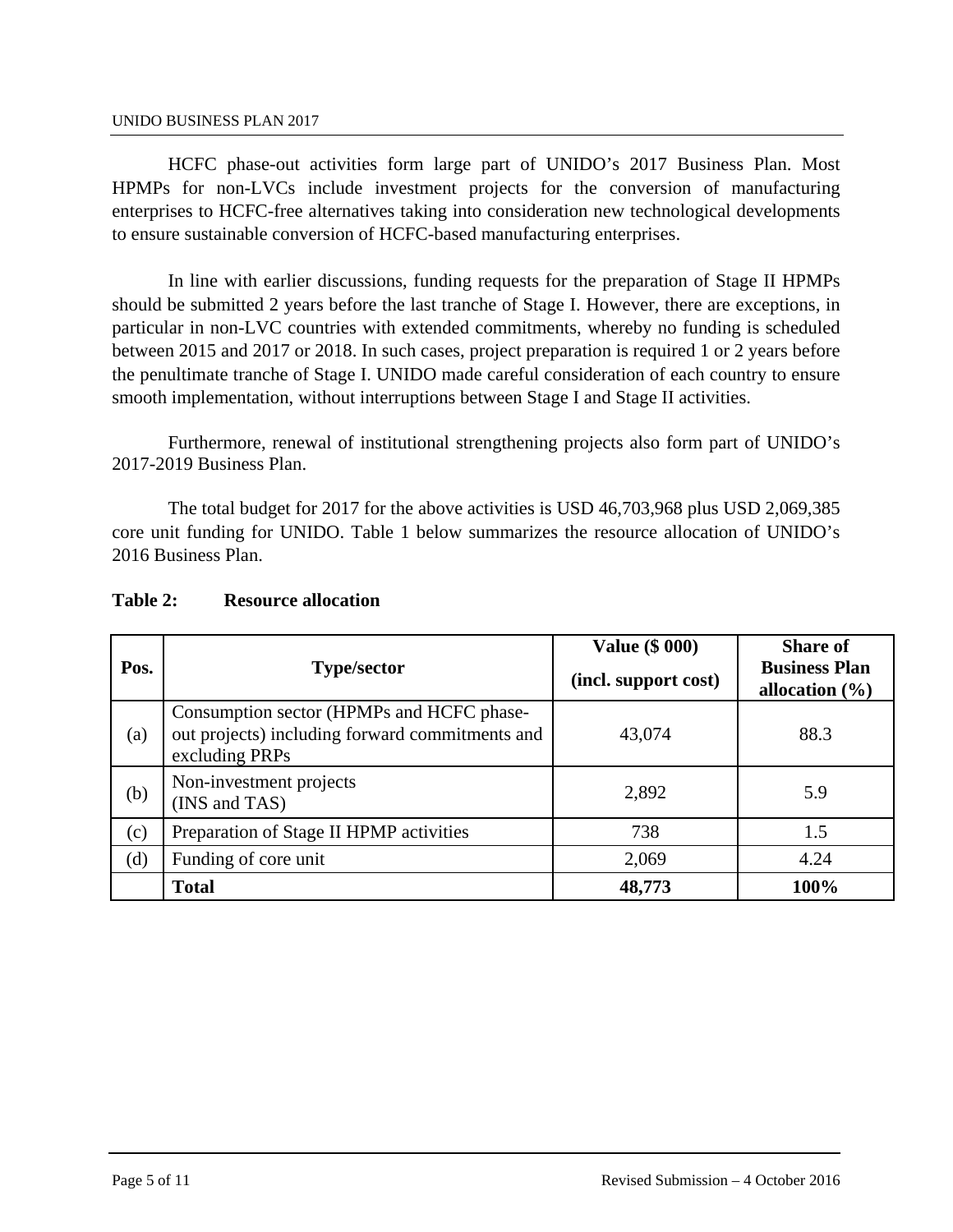## **Resource Allocation as per Table 1**



The details of the 2017-2019 rolling Business Plan are spelled out in the Business Plan Database.

# **3. GENERAL OVERVIEW ON ASSISTANCE TO COUNTRIES IN NON-COMPLIANCE**

In UNIDO's portfolio, there is currently no country being in non-compliance with the HCFC phase-out schedule. UNIDO has been providing continuous assistance to countries that had been in non-compliance in previous years (Bosnia and Herzegovina, Democratic People's Republic of Korea, Guatemala, Libya and Ecuador).

All activities presented in UNIDO's business plan aim at providing assistance to A5 countries to comply with their obligations towards the Montreal Protocol. Should there be any countries in non-compliance under UNIDO's responsibility, UNIDO will work closely with the countries concerned to bring them back to compliance and will assist them to report the required data to the Ozone Secretariat.

# **4. PROGRAMME EXPANSION**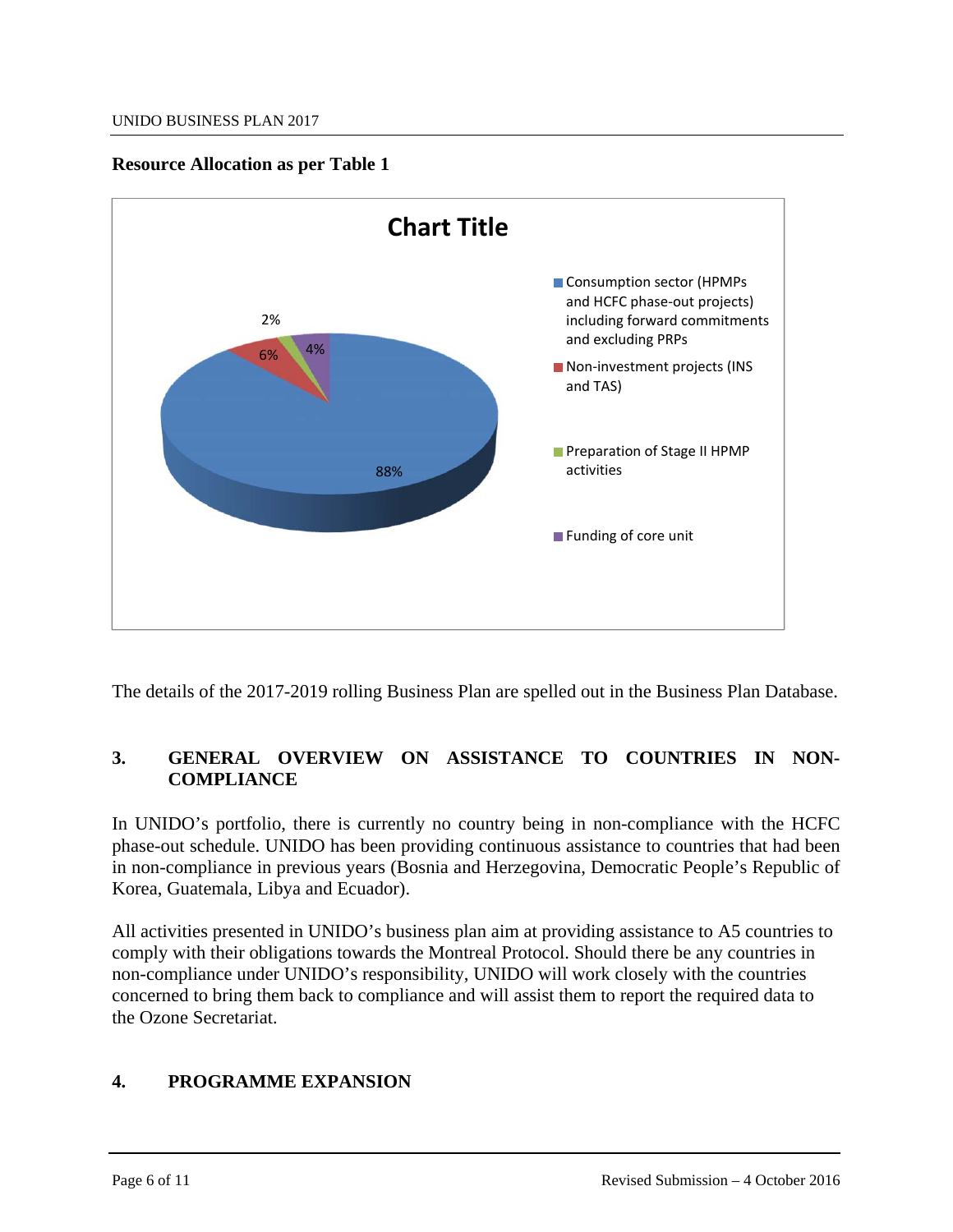In the years 2017 to 2019 UNIDO aims to enhance its assistance to Article 5 countries by strengthening its project portfolio through the implementation of HCFC phase-out management plans and HCFC phase-out investment projects.

UNIDO continues providing support with Stage II HPMPs to all the countries assisted during Stage I. Furthermore, Stage II HPMP of Sao Tome is added to UNIDO's portfolio.

The main objective of this Business Plan is to assist Article 5 countries in meeting their obligations under the Montreal Protocol, in particular the 35% reduction target in 2020 for HCFCs. However, in some cases UNIDO in agreement with the beneficiary countries has set more ambitious objectives and targets 67.5% reduction.

The analysis of the activities of UNIDO's Business Plan reveals that the major share of UNIDO's MP project portfolio consists of HPMPs including HCFC investment activities in different sub-sectors.

In 2017, UNIDO will continue to cover all regions (Latin America and the Caribbean, Africa, Asia and Pacific, Europe) with planned activities in various sectors and countries (including project preparation and non-investment activities).

The following section summarizes the activities contained in UNIDO's 2017 Business Plan sorted by region.

## **Africa**

In Africa, funding requests for nine countries, with a total value of USD 4,310,528will be submitted in 2017. The main concentration will be in HPMPs, as well as preparatory assistance projects for HPMP Stage II. UNIDO is cooperating with UNEP on several HPMPs in African countries.

## **Asia**

In Asia requests for funding for nine countries with a value of USD 38,099,461 will be submitted in 2017. This represents about 78.1 % of the total Business Plan for 2017. The main concentration will be in HPMPs, HCFC investment projects, as well as preparatory assistance projects for HPMP Stage II.

## **Europe**

In Europe, requests for four countries with a value of USD 2,573,309 will be submitted in 2017, three targeting the phase-out of HCFCs and three institutional strengthening.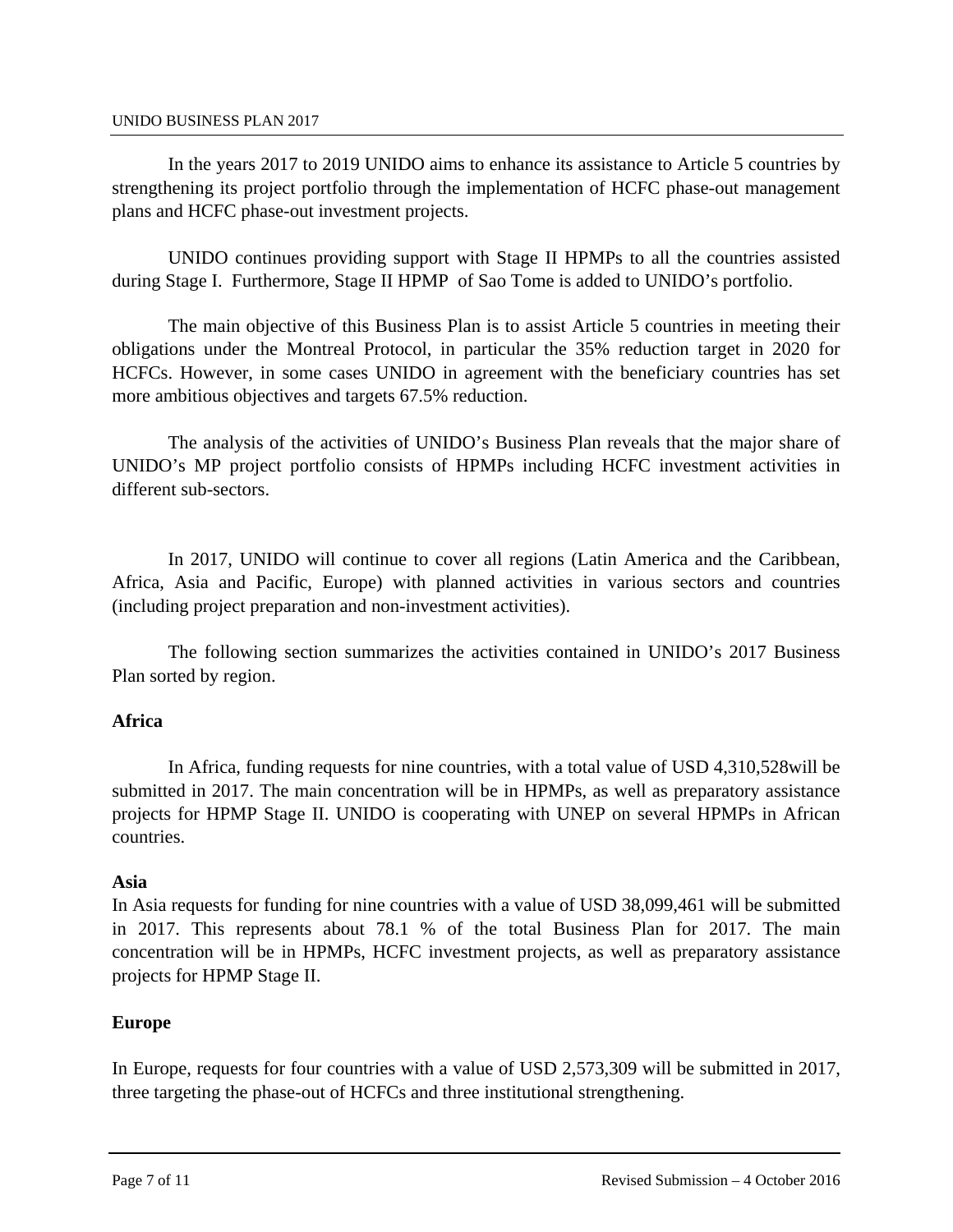## **Latin America and the Caribbean**

In Latin America and the Caribbean Region, requests for two countries, with a value of USD 1,683,000 will be submitted in 2017. The main concentration will be in HPMPs, including Stage I and Stage II activities as well.

## **UNIDO's 2017 Business Plan by Region**



# **PERFORMANCE INDICATORS**

The 71<sup>st</sup> Meeting of the Executive Committee has reviewed the performance indicators. The new weightings, based on Decision 71/28, are indicated in the below table.

| <b>Type of Indicator</b> | <b>Short title</b>              | <b>Calculation</b>                                                                                                 | Weighting | <b>Target</b><br>2017 |
|--------------------------|---------------------------------|--------------------------------------------------------------------------------------------------------------------|-----------|-----------------------|
| Planning--Approval       | Tranches<br>approved            | Number of tranches<br>approved vs. those<br>planned                                                                | 10        | 23                    |
| Planning--Approval       | Projects/activities<br>Approved | Number of<br>projects/activities<br>approved vs. those<br>planned (including<br>project preparation<br>activities) | 10        | 12                    |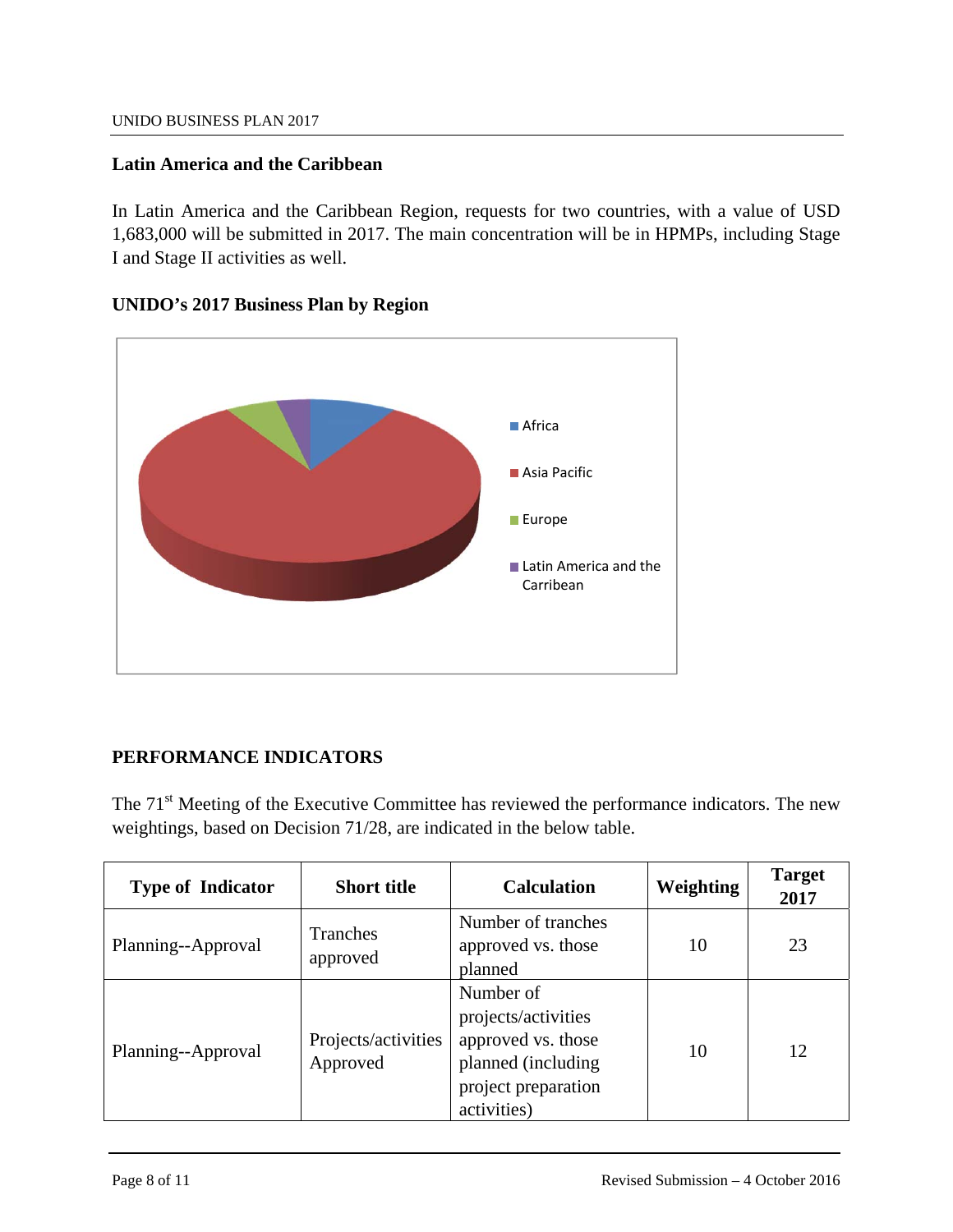| <b>Type of Indicator</b> | <b>Short title</b>                                          | <b>Calculation</b>                                                                                                | Weighting  | <b>Target</b><br>2017                           |
|--------------------------|-------------------------------------------------------------|-------------------------------------------------------------------------------------------------------------------|------------|-------------------------------------------------|
|                          | Sub-total                                                   |                                                                                                                   | 20         |                                                 |
| Implementation           | Funds disbursed                                             | Based on estimated<br>disbursement in<br>progress report                                                          | 15         | <b>USD 25.5</b><br>million                      |
| Implementation           | ODS phase-out                                               | ODS phase-out for the<br>tranche when the next<br>tranche is approved vs.<br>those planned per<br>business plans  | 25         | <b>ODPt</b>                                     |
| Implementation           | Project<br>completion for<br><b>Activities</b>              | Project completion vs.<br>planned in progress<br>reports for all activities<br>(excluding project<br>preparation) | 20         | 47                                              |
|                          | Sub-total                                                   |                                                                                                                   | 60         |                                                 |
| Administrative           | Speed of<br>financial<br>completion                         | The extent to which<br>projects are financially<br>completed 12 months<br>after project completion                | 10         | 12 months<br>after<br>operational<br>completion |
| Administrative           | Timely<br>submission of<br>project<br>completion<br>reports | Timely submission of<br>project completion<br>reports<br>vs. those agreed                                         | 5          | On time                                         |
| Administrative           | Timely<br>submission of<br>progress reports                 | Timely submission of<br>progress reports and<br>business plans and<br>responses unless<br>otherwise<br>agreed     | 5          | On time                                         |
|                          | Sub-total                                                   |                                                                                                                   | 20         |                                                 |
|                          | <b>Total</b>                                                |                                                                                                                   | <b>100</b> |                                                 |

Based on Decision 71/28, the performance indicator on milestone activities for MYAs was changed as listed now in the above table.